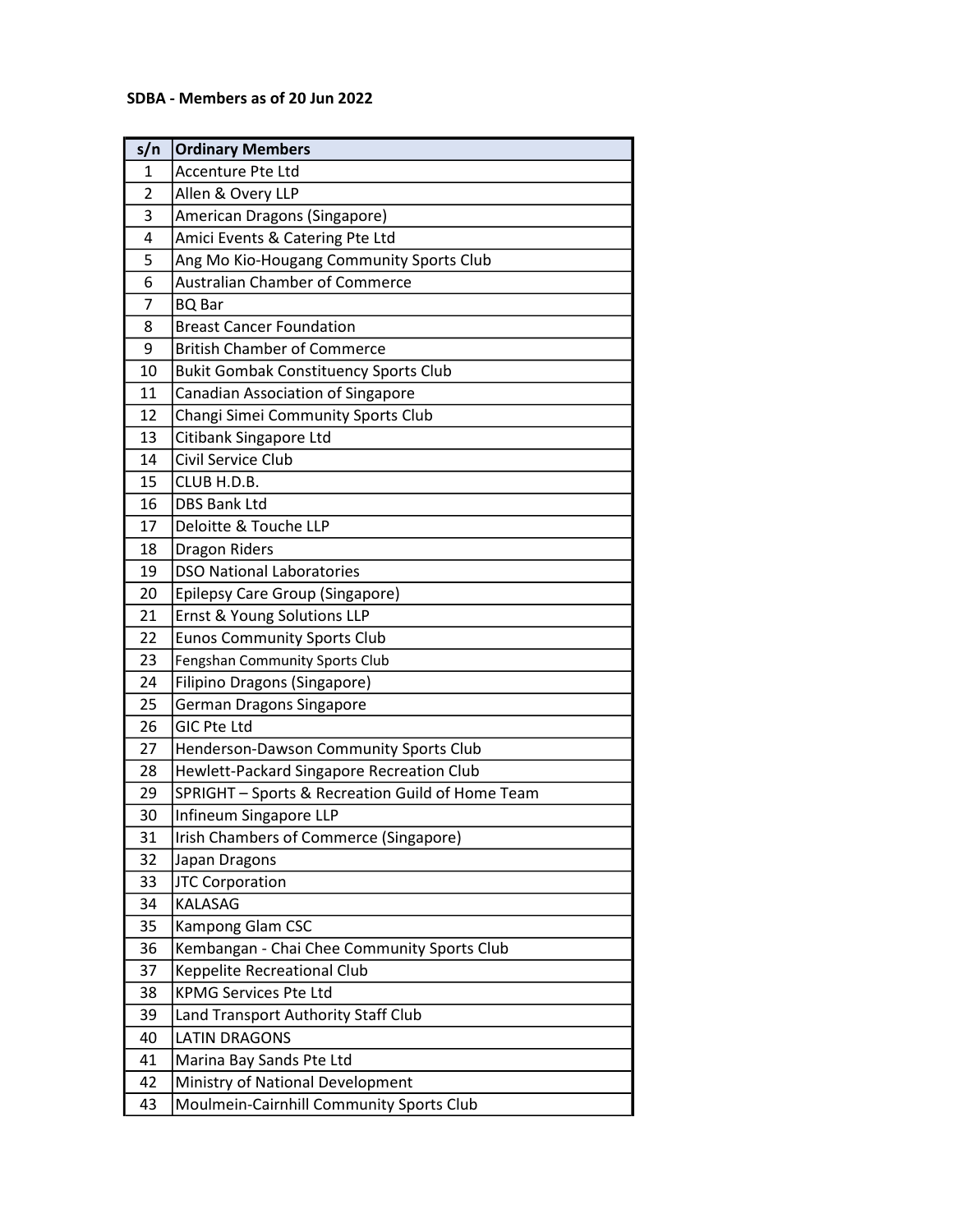## SDBA - Members as of 20 Jun 2022

| s/n | <b>Ordinary Members</b>                               |
|-----|-------------------------------------------------------|
| 44  | <b>Mountbatten Community Sports Club</b>              |
| 45  | Nanyang Polytechnic                                   |
| 46  | Nanyang Technological University                      |
| 47  | National University of Singapore                      |
| 48  | NUS Alumni Dragon Boat Team                           |
| 49  | Ngee Ann Polytechnic                                  |
| 50  | <b>NTUC CLUB</b>                                      |
| 51  | <b>OCBC Recreation Club</b>                           |
| 52  | <b>Paddlers Against Limits</b>                        |
| 53  | Paulaner Brauhaus Singapore Pte Ltd                   |
| 54  | People's Association                                  |
| 55  | Pertapis Halfway House                                |
| 56  | Petrochemical Corporation of Singapore (Pte) Ltd      |
| 57  | Phoenix Dragons (Singapore)                           |
| 58  | <b>Pink Spartans</b>                                  |
| 59  | <b>Police Sports Association</b>                      |
| 60  | <b>POSB Bank</b>                                      |
| 61  | Potong Pasir Community Sports Club                    |
| 62  | PricewaterhouseCoopers LLP                            |
| 63  | Prison Sports and Recreation Club                     |
| 64  | Sengkang East Community Sports Club                   |
| 65  | <b>Punggol Shore Community Sports Club</b>            |
| 66  | <b>Punggol Coast CSN</b>                              |
| 67  | Queenstown CSC                                        |
| 68  | Race2Share (Singapore)                                |
| 69  | Radin Mas Community Sports Club                       |
| 70  | <b>Reach Community Services Society</b>               |
| 71  | Republic Polytechnic                                  |
| 72  | <b>SAFRA National Service Association</b>             |
| 73  | SAP Asia Pte Ltd                                      |
| 74  | Scitific Pte Ltd                                      |
| 75  | Sea Hawk Sports Club                                  |
| 76  | SembCorp Industries Ltd                               |
| 77  | Sengkang Central Community Sports Club                |
| 78  | Sengkang West CSC                                     |
| 79  | Serangoon Community Sports Club                       |
| 80  | Singapore Armed Forces Sports Association             |
| 81  | Singapore Civil Defence Sports & Recreation Club      |
| 82  | Singapore Institute of Management Pte Ltd             |
| 83  | Singapore Institute of Management Alumni (SIM Alumni) |
| 84  | Singapore Institute of Technology                     |
| 85  | Singapore Management University                       |
| 86  | Singapore Paddle Club                                 |